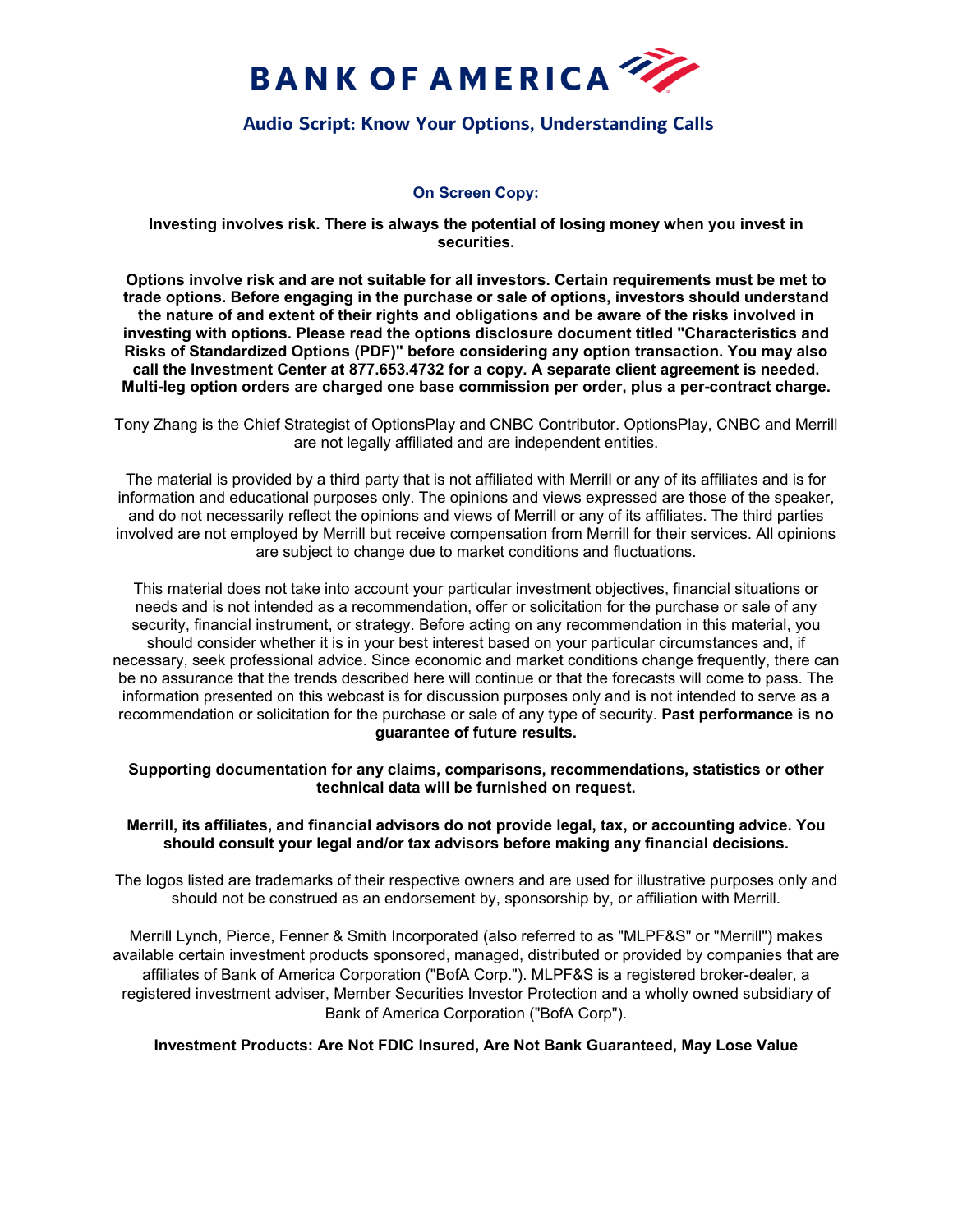#### **Audio Script:**

Options can provide investors with the flexibility to capitalize on any market outlook. And from our previous session, you should now have a foundational understanding of options pricing. In today's session, we will expand on the understanding of options and explore the difference between buying and selling a call option contract. Our goal is to help investors understand the motivations behind buying versus selling and when they might be considered.

Before we get started, please take a moment to read through and be aware of all of the information contained in these disclosures. Options involve risk and are not for everyone and require a separate application and approval. It is important to read the options disclosure document titled characteristics and risks of standardized options. You can find a link to this document in the disclosure section at the bottom of the page. You can contact us if you have any questions on this information, or anything else that we covered today.

To help investors understand buying and selling call options, we will start with the review of a call option contract and the difference between a call and put contract. We will then take a deep dive into an example where we compare the two sides of a call contract as the stock moves higher and lower. And lastly, reviewing the potential outcomes of a call option is critical to understanding the risk and rewards of each side of the trade. Let's get started.

Let's start by taking a quick review of an option contract, a topic that we covered during our introduction to options pricing video, which you can review. While we will not cover put options in today's video, I will provide a brief introduction to help investors understand option contracts. And we will cover puts in our next video. An option is issued as a call or a put, which informs us if the option contains the right to buy or sell. A call option represents the right to buy. If this example was a call, the contract would represent the right to buy 100 shares of XYZ at any time, up until March 24th.

For a put option, it is just the opposite. A put option represents the right to sell. If this example was a put, the contract would represent the right to sell 100 shares of XYZ at any time, up until March 24. An option contract can be executed upon, meaning the call holder who has a right to buy can take ownership of the shares purchasing the underlying security at the strike price. And the put holder who has the right to sell can sell the underlying security at the strike price. This process is called exercising. An option contract can expire worthless, which happens when it no longer holds any value. We will review an example of this during the potential outcome section. It is important for investors to understand that each option contract is standardized, which is what allows it to be readily bought and sold on an exchange or traded if a market exists. The price at which the option is traded is called the premium which is represented on a per share basis.

Options settle in American or European style. The style determines when the contracts can be exercised. American style contracts can be exercised at any time, and European only an expiration. We will cover this in detail in a later video explaining index options. For now. We will focus on equity options which settles with shares of the underlying security and can be exercised at any time up until expiration. From here on forward. We're going to take a deeper dive into understanding the buyer and seller of a call option.

In order to better understand the outcomes of a call option for both the buyer and seller, we're going to use various scenarios to analyze the trade. We will start with stock XYZ that is currently trading for \$100 per share. We will then analyze an option on stock XYZ with a strike price of \$100 per share that expires in 30 days with a premium of \$4 per share. The call buyer in this example has the right to buy 100 shares of XYZ at \$100 per share any time during the next 30 days. A call buyer enters into this contract with a bullish view on XYZ and has paid the seller \$4 per share for this right or a \$400 debit per contract. On the other side, a call seller has the obligation to sell 100 shares of XYZ at \$100 per share.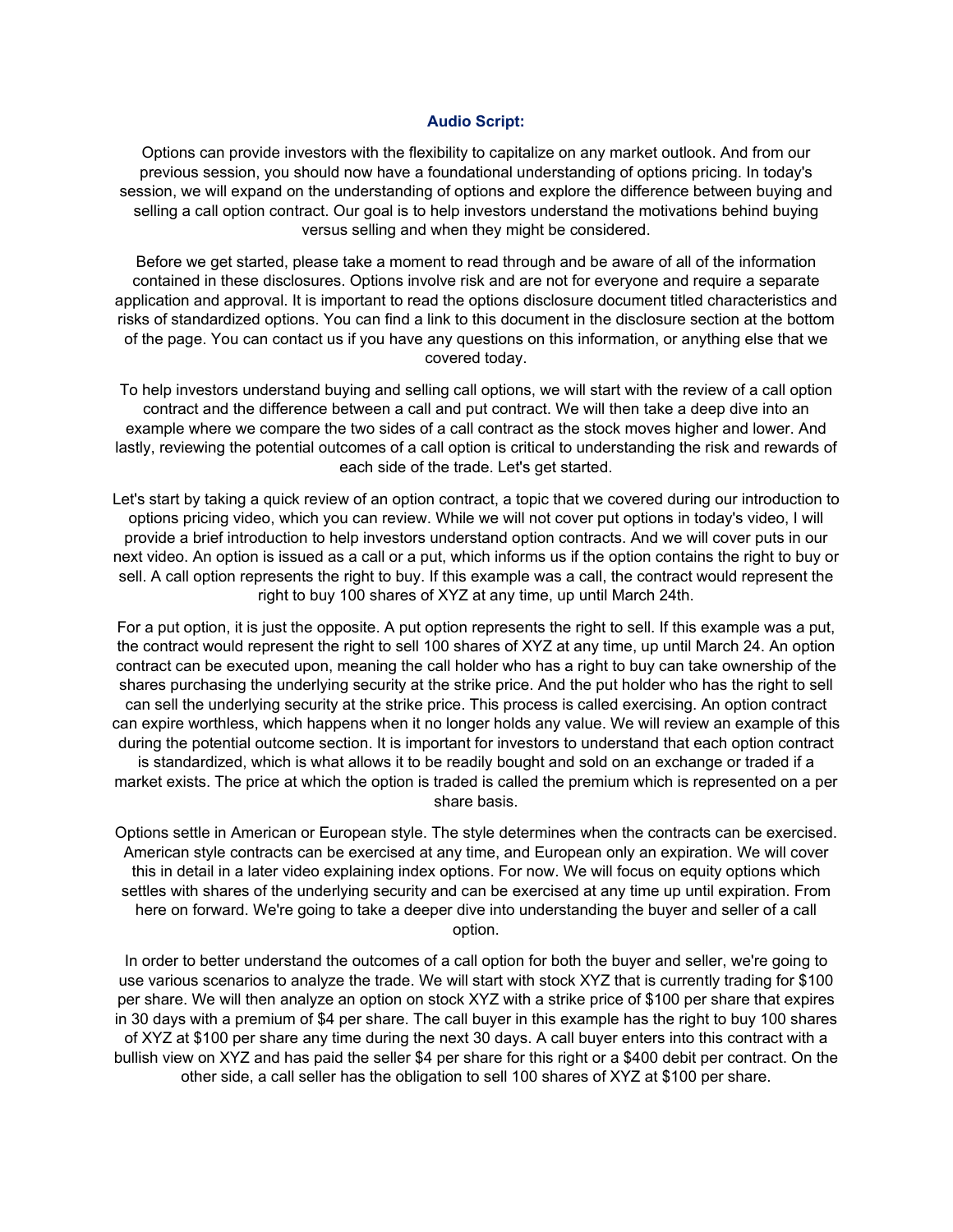If and when the buyer chooses to exercise their right over the next 30 days. A call seller enters this contract with a neutral or bearish view on XYZ and collects \$4 per share for this obligation, or \$400 credit per contract.

Before we move into the risk and rewards, let's focus on the call seller for a moment. For the duration of the contract, a called purchaser owns the right to buy the shares at the strike price at any time. When they choose to execute upon the terms of the contract, a short call holder of the same contract will need to fulfill the obligation. This is called exercise and assignment. In order for the seller to meet the obligation, they will need to either have the shares to sell or own an offsetting long position, which could be a long call or a long stock. Normally, the option is only exercised if the underlying stock has increased in value. This is how a short call holder can potentially face unlimited risk, they may have to purchase the shares at an infinitely high price, while selling it to the buyer of the call at the pre-determined strike price. This risk can be offset by a long position such as in a covered call. A short call that is covered by stock is called a covered call. This has limited loss potential as the seller would own the shares as collateral and is considered a beginner strategy. We will dive much deeper into this strategy in a later video. A short call that is not covered by an offsetting long position is called a naked or uncovered call. This has unlimited loss exposure as a seller would have to purchase shares at an unknown price to meet the obligation and is considered an advanced strategy. Additionally, this strategy will require margin due to the increased risk. We will dive deeper into option strategies in later webinars in the series. We want you to focus on conceptually understanding call options from the buyers and sellers perspective in this webinar. To understand the outcomes after buying and selling a call option, let's look at the visuals of both strategies and possible outcomes.

Understanding the difference between buying and selling an option may feel complicated at first. So I've assembled a quick visual to help provide some context around the specific example that we will explore today. On the left, we have the visual of a payoff graph for a long call option. This is what the call buyer should expect based on the change in the price of XYZ stock. The important aspect to understand is that buying a call option is a bullish strategy that has limited risk, but it requires a significant rally in stock XYZ to overcome the break even cost of the option in order to profit. On the right we have the visual of a payoff graph for an uncovered short call option what the call seller should expect based on the change in the price of XYZ stock. The key thing to understand what's selling a call option is that it's a neutral to bearish strategy with limited reward and unlimited risk potential if stock XYZ Is the rally substantially. To understand how these payoff graphs are created, let's take a deeper dive into the various outcomes for a call options trade.

In order to assess the motivations of buying or selling a call option, let's fast forward a call option to the expiration date for three different outcomes and see how each side performs. In our example, a call option is traded between a buyer and seller on stock XYZ, when it was trading at \$100 per share. One contract of a call option with a strike price of \$100 per share expiring in 30 days is traded for \$4 per share. In this example, the buyer pays \$4 per share for the call option to the seller. As we fast forward to the expiration date of the option, in our first example, we will assume that stock XYZ does not move higher or lower and simply settles at exactly \$100 per share 30 days later at expiration, and expiration, the value of an option is equal to the intrinsic value of the option. In this case, if XYZ is at \$100, the call option is worthless with an intrinsic value of \$0. This is because a call option that provides the buyer the right to purchase the stock XYZ at \$100 per share. When the investor can buy the stock on the open market for the same price does not have any value for the call buyer. When the option expires worthless, the \$4 Premium that was paid to enter the contract is lost, and the trade results in a \$400 per contract loss.

On the other side of the transaction, the \$4 Premium that was collected by the seller is capped and the trade results in a \$400 profit per contract. It is important to understand that when a call option settles below the strike price at expiration, it will always have an intrinsic value of \$0. That is why these results will be identical for both parties if XYZ settles at \$100 or lower at expiration. As a reminder, on expiration, the long call holder does not have to exercise their contracts.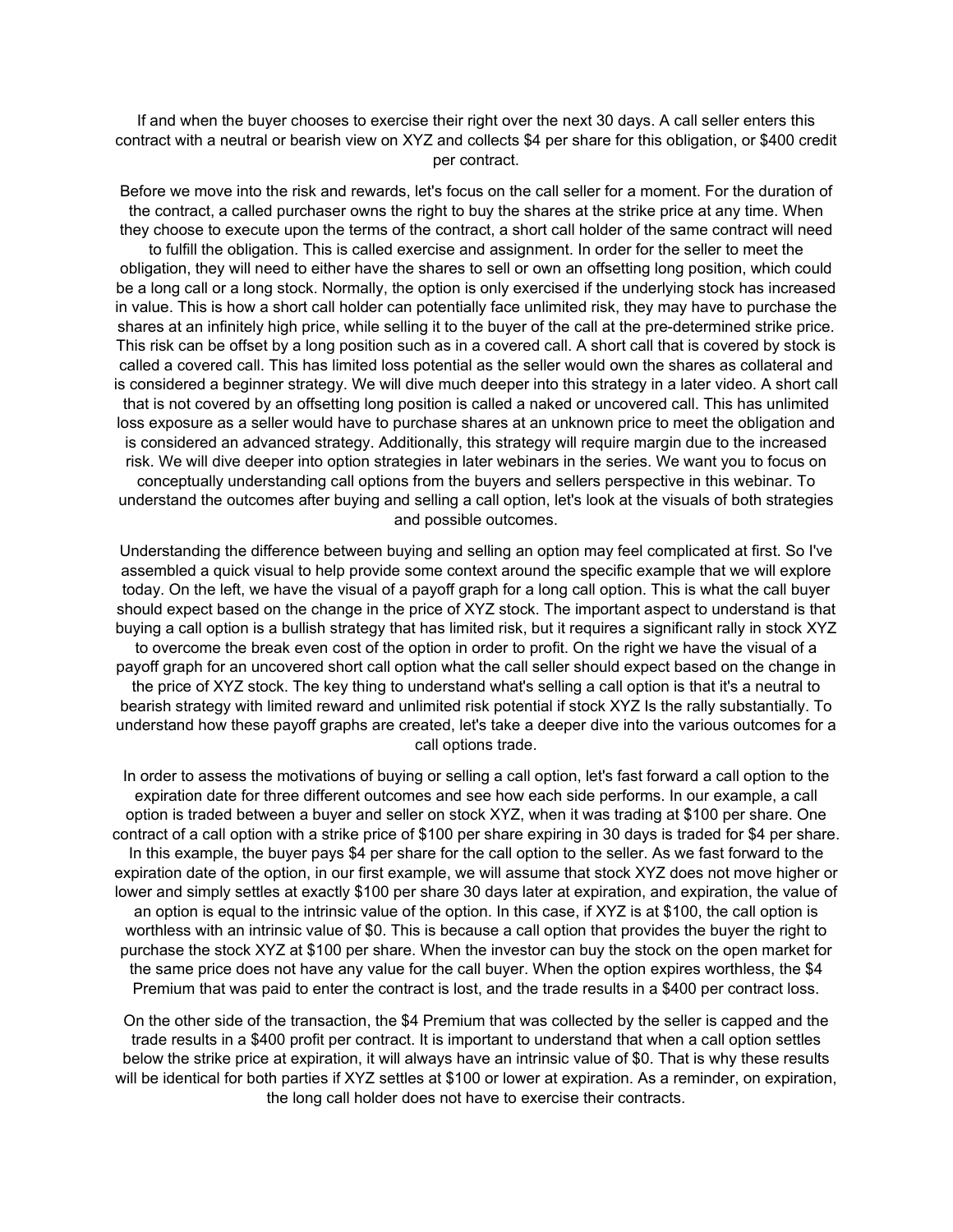If a market exists for the option they can sell to close the option at the market. A short call holder can also buy to close their option if a market exists to end their obligation at any time during the duration of the contract. Now with the same trade, we can now build a more complete picture for understanding the motivations for buying and selling a call option by exploring a couple of more outcomes.

In our next scenario, we have the same trade. And we're reviewing the outcome of the call option if stock XYZ increases to \$104 per share at the expiration of the call contract. As an example before, the value of an option is equal to the intrinsic value of the option at expiration. With XYZ stock trading at \$104 per share a \$100 call option that provides the buyer with the right to purchase the stock at \$100 per share has an intrinsic value of \$4. This is because a call option that provides the buyer with the right to purchase the stock XYZ at \$100 per share. When the investor can buy the stock on the open market for \$104 per share has an intrinsic value of \$4 per share. For the call buyer when the option has \$4 of intrinsic value at expiration, but the buyer paid a \$4 premium to enter the call contract. The net gain on the trade is \$0. The buyer can either exercise the call option and instantly make \$4 per share in profits on XYZ to offset the \$4 Premium paid or sell the option for \$4 at expiration to offset the \$4 paid for the contract. On the other side of the transaction, when the call seller has the obligation to sell 100 shares of XYZ at \$100 per share, but they must buy it on the open market for \$104, that would result in a \$4 per share loss to the call seller. However, with the \$4 Premium that was collected to enter the call contract, offsets the \$4 per share loss on the call contract, resulting in a \$0 net gain for the call seller. Keep in mind that the seller could hold a call option to expiration and have the call option assigned or for market exist simply buy back the call option to close at expiration and clear the obligation to sell XYZ stock at \$100 per share. Lastly, let's explore XYZ stock moving substantially higher after the call option is traded and review the outcomes.

In our last scenario, we have the same trade and we're reviewing the outcome of the call option if stock XYZ increases to \$110 per share at the expiration of the call contract. As in our example before the value of an option is equal to the intrinsic value of the option at expiration. With XYZ stock trading at \$110 per share, a \$100 call option that provides the buyer with the right to purchase the stock at \$100 per share has an intrinsic value of \$10. This is because a call option that provides the buyer the right to purchase the stock XYZ at \$100 per share, when the investor can buy the stock on the open market for \$110 per share as an intrinsic value of \$10 per share. For the call option buyer when the option has \$10 of intrinsic value and expiration, but the buyer paid a \$4 premium to enter the call contract. The net gain on the trade is \$6 per share, or \$600 per contract. The buyer can either exercise the call option and instantly make \$10 per share in profits on XYZ to offset the \$4 Premium paid or sell the option for \$10 at expiration to offset the \$4 paid for the contract. On the other side of the transaction, when the call seller has the obligation to sell 100 shares of XYZ at \$100 per share, but they must buy it on the open market for \$110 that would result in a \$10 per share loss to the call seller. However, with the \$4 Premium that was collected to enter the call contract offsets the \$10 per share loss on the call contract resulting in \$6 per share lost or \$600 per contract for the call option seller. Once again, the seller could hold a call option to expiration and have the call option assigned or if a market exists simply buy back the call option to close at or before expiration and clear the obligation to sell XYZ stock at \$100 per share. Now that we have reviewed the outcomes of stock XYZ when a call option that has been traded between a buyer and a seller, let's summarize the risks and rewards of both parties and discuss the motivations behind buying and selling a call option.

I've rearranged the various outcomes of stock XYZ in a table to better understand and summarize the scenarios that we explored in the previous few slides. We are analyzing a call option on stock XYZ when it was trading at \$100 per share, and a call option is purchased with a \$100 strike price expiring in 30 days for \$4 per share or \$400 a contract. This trade is a bullish trade and requires the stock XYZ to move higher for the call buyer. If stock XYZ either stays at \$100 or moves any lower, even if it were to decline to zero, the only risk that the call buyer experiences is a loss of \$4 per share or \$400 a contract. That is the limited risk factor that a call option buyer can achieve if stock XYZ does not move in the direction that they expect.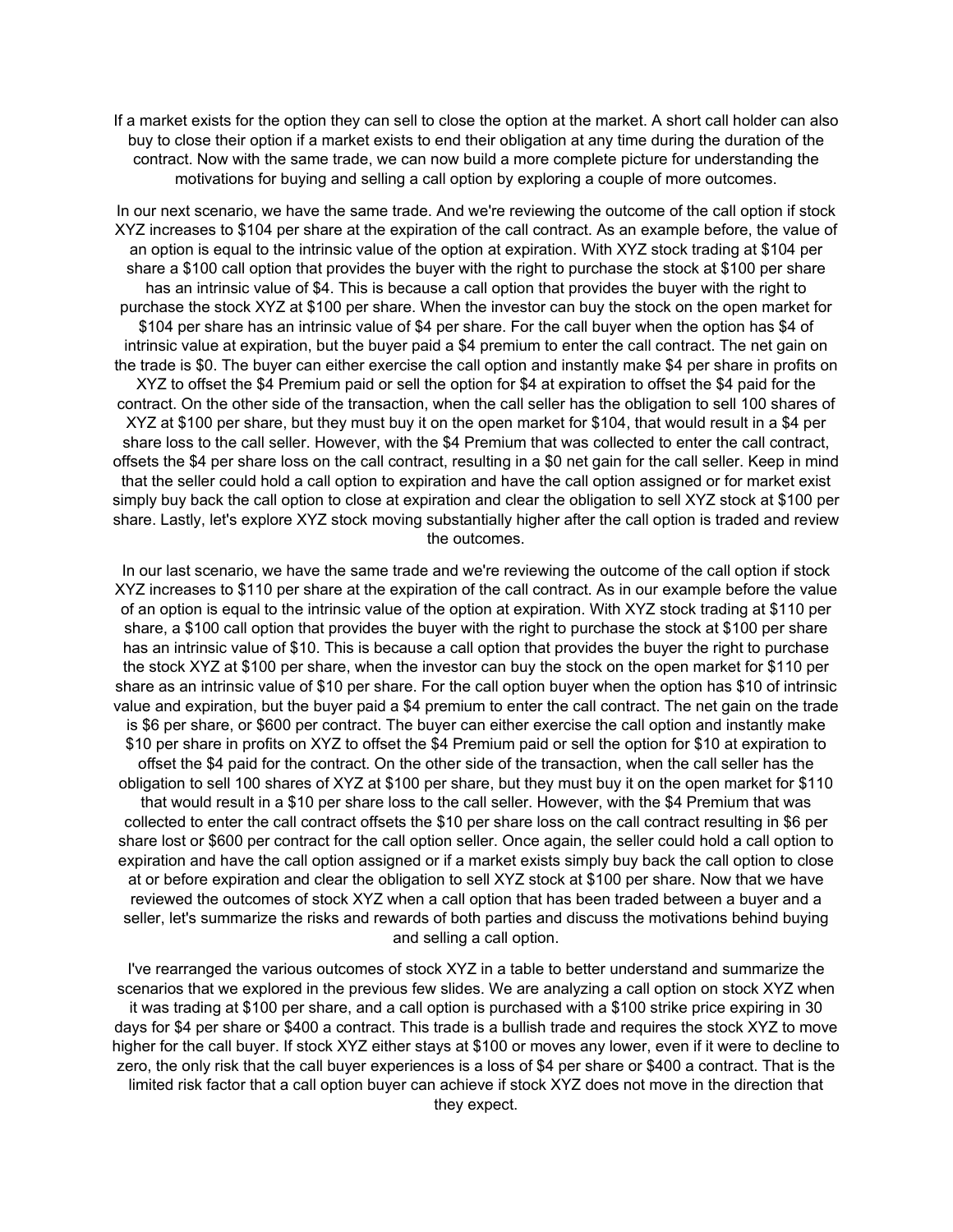However, if stock XYZ rallies to \$104, the strategy only breaks even, and the call buyer experiences no net gain or loss. Only if stock XYZ rallies above \$104 at expiration, does the call buyer experience a profit. And if stock XYZ continues to move higher and higher, the profit potential for the call buyer is unlimited. This asymmetrical risk reward where the losses are limited to just \$4 per share, but the upside is unlimited is the attractiveness that options provide for many investors. However, it's important to understand that buying a call option has a lower probability of success. Only if the stock makes a large directional move in the direction that the call buyer expected, will it result in a profit. Otherwise, even a mildly bullish move may result in a small loss.

On the other side, a call option is sold with a \$100 strike price expiring in 30 days for \$4 a share or \$400 a contract. This trade is neutral to bearish and requires the stock XYZ to either stay at \$100 per share or move lower at expiration. For the call seller, if stock XYZ either stays at \$100 or moves any lower, even if it were to decline to zero, the only net gain is \$4 a share or \$400 a contract. Since option selling strategies have limited gains equal to the premium collected. This is the limited reward factor that a call option seller can achieve if stock XYZ moves in the direction that is expected. However, even if the directional view on stock XYZ is incorrect, and it rallies up to \$104, the strategy only breaks even and the call seller experiences no net gain or loss. Only if stock XYZ rallies above \$104 at expiration, does the call seller experience a net loss on the trade, and if stock XYZ continues to move higher and higher, the risk potential for the call seller is unlimited. This asymmetrical risk reward where the gains are limited to just \$4 per share, but the downside is unlimited is sometimes seen as a negative for option selling. However, only if the stock makes a large directional move against the call seller's direction will result in a loss. Otherwise, even a mildly bullish move may still result in a small net gain. As you can see from this example, buying and selling a call option have very different potential outcomes with either limited risk and unlimited reward or limited reward with unlimited risk. While selling an uncovered call does take on unlimited risk, if stock XYZ rallies there are some options strategies that you will learn which involves selling call options that hedge this unlimited risk, such as covered calls or a credit spread.

Let's look again at our goals and objectives. And what we learned today, you should now understand the components of an option contract and the difference between a call and a put the basic rights and obligations of a buyer and seller of a call option. And finally, we reviewed the outcomes of buying and selling a call option to understand the risks and rewards of each counterparty. I hope that this provided insights into when an investor may want to buy or sell a call option and the tradeoffs that you're making between the two strategies.

As we discuss uncovered calls, it is important to know that margin is required due to the increased risk. Here is important information related to margin that you should be aware of.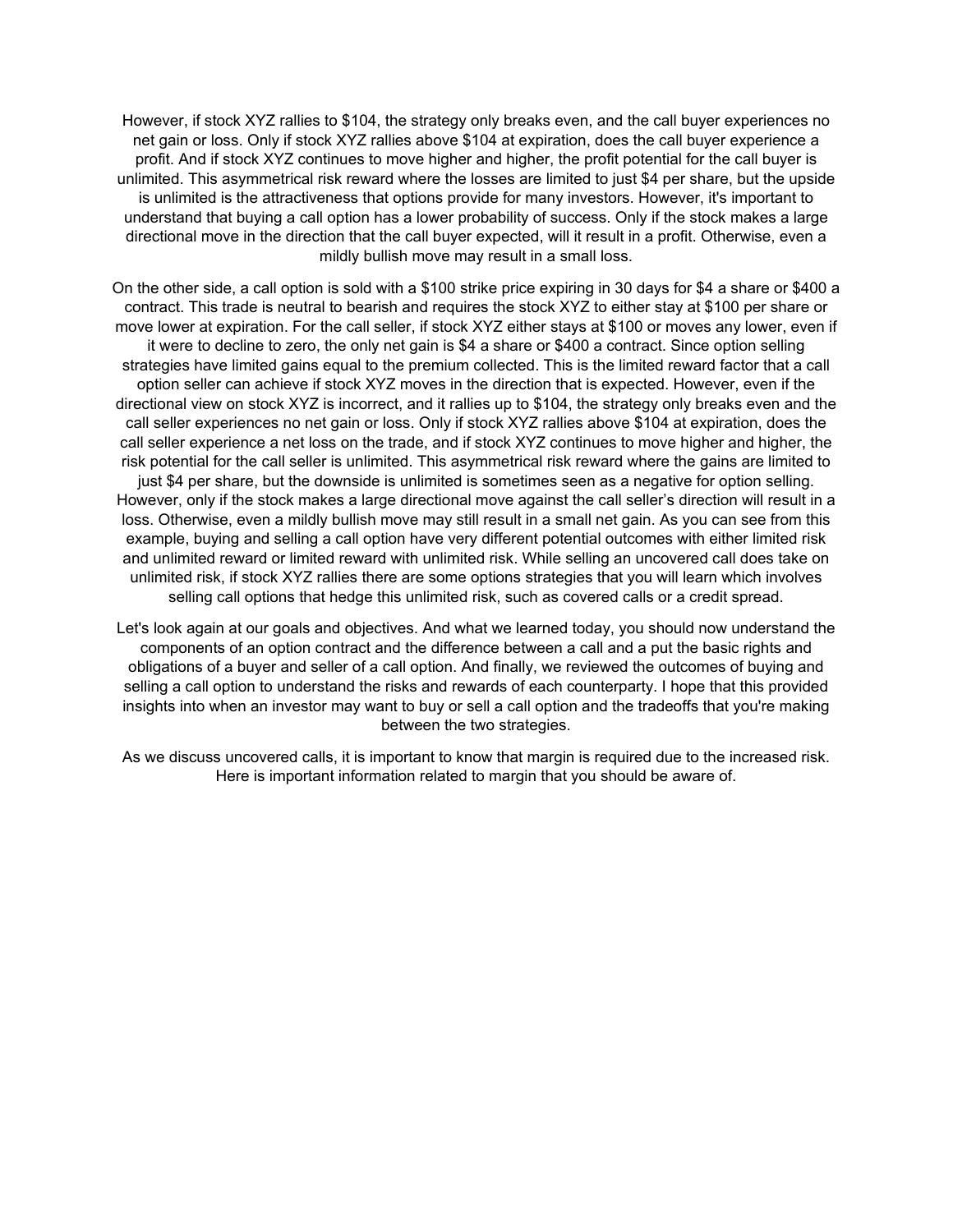#### **On Screen Margin Disclosures:**

When you purchase securities, you may pay for the securities in full, or if your account has been established as a margin account with the margin lending program, you may borrow part of the purchase price from Merrill. If you choose to borrow funds for your purchase, Merrill's collateral for the loan will be the securities purchased, other assets in your margin account, and your assets in any other accounts at Merrill. If the securities in your margin account decline in value, so does the value of the collateral supporting your loan, and, as a result, we can take action, such as to issue a margin call and/or sell securities in any of your accounts held with us, in order to maintain the required equity in your account. If your account has a Visa® card and/or checks, you may also create a margin debit if your withdrawals (by Visa card, checks, preauthorized debits, FTS or other transfers) exceed the sum of any available free credit balances plus available money account balances (such as bank deposit balances or money market funds). Please refer to your account documents for more information.

Before opening a margin account, you should carefully review the terms governing margin loans. For Individual Investor Accounts, these terms are contained in the Margin Lending Program Client Agreement. For all other accounts, the terms are in your account agreement and disclosures. It is important that you fully understand the risks involved in using margin. These risks include the following:

You can lose more funds than you deposit in the margin account. A decline in the value of securities that are bought on margin may require you to provide additional funds to us to avoid the forced sale of those securities or other securities in your account(s).

We can force the sale of securities in your account(s). If the equity in your account falls below the maintenance margin requirements or Merrill's higher "house" requirements, we can sell the securities in any of your accounts held by us to cover the margin deficiency. You also will be responsible for any shortfall in the account after such as sale.

We can sell your securities without contacting you. Some investors mistakenly believe that they must be contacted for a margin call to be valid, and that securities in their accounts cannot be liquidated to meet the call unless they are contacted first. This is not the case. We will attempt to notify you of margin calls, but we are not required to do so. Even if we have contacted you and provided a specific date by which you can meet a margin call, we can still take necessary steps to protect our financial interests, including immediately selling the securities without notice to you.

You are not entitled to choose which securities in your account(s) are liquidated or sold to meet a margin call. Because the securities are collateral for the margin loan, we have the right to decide which security to sell in order to protect our interests.

We can increase our "house" maintenance margin requirements at any time and are not required to provide you advance written notice. These changes in our policy may take effect immediately and may result in the issuance of a maintenance margin call. Your failure to satisfy the call may cause us to liquidate or sell securities in your account(s).

You are not entitled to an extension of time on a margin call. While an extension of time to meet margin requirements may be available to you under certain conditions, you don't have a right to the extension.

If you have any questions or concerns about margin and the margin lending program, please contact the Merrill Investment Center.